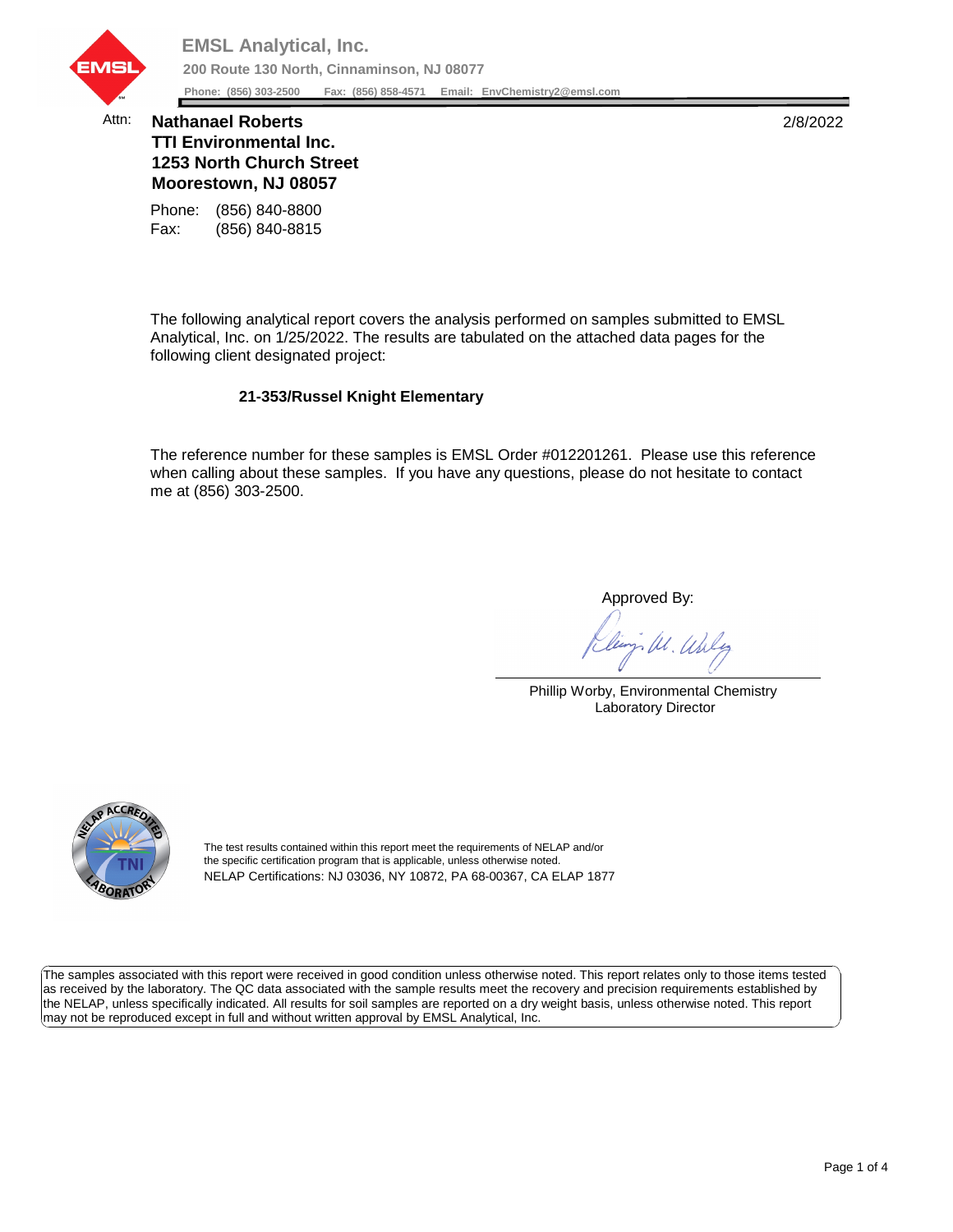| EMSI                                                                                                                                                                                                                                                           | <b>EMSL Analytical, Inc.</b><br>200 Route 130 North, Cinnaminson, NJ 08077<br>(856) 303-2500 / (856) 858-4571<br>Phone/Fax:<br>http://www.EMSL.com | EnvChemistry2@emsl.com    |                 |                         | <b>EMSL Order:</b><br>CustomerID:<br>CustomerPO:<br>ProjectID: |           | 012201261<br>TTIE54<br>034036     |           |
|----------------------------------------------------------------------------------------------------------------------------------------------------------------------------------------------------------------------------------------------------------------|----------------------------------------------------------------------------------------------------------------------------------------------------|---------------------------|-----------------|-------------------------|----------------------------------------------------------------|-----------|-----------------------------------|-----------|
| Attn:<br>Phone:<br>(856) 840-8800<br><b>Nathanael Roberts</b><br>Fax:<br>(856) 840-8815<br><b>TTI Environmental Inc.</b><br>1/25/2022 01:26 PM<br>Received:<br>1253 North Church Street<br>Moorestown, NJ 08057<br>21-353/Russel Knight Elementary<br>Project: |                                                                                                                                                    |                           |                 |                         |                                                                |           |                                   |           |
|                                                                                                                                                                                                                                                                |                                                                                                                                                    | <b>Analytical Results</b> |                 |                         |                                                                |           |                                   |           |
| <b>Client Sample Description</b>                                                                                                                                                                                                                               | 1 CH21-1-GF-01A<br>ROOM <sub>1</sub>                                                                                                               |                           | Collected:      | 1/25/2022<br>5:02:00 AM | Lab ID:                                                        |           | 012201261-0001                    |           |
| <b>Method</b>                                                                                                                                                                                                                                                  | <b>Parameter</b>                                                                                                                                   | Result                    | <b>RL Units</b> |                         | Prep<br>Date & Analyst                                         |           | <b>Analysis</b><br>Date & Analyst |           |
| <b>METALS</b>                                                                                                                                                                                                                                                  |                                                                                                                                                    |                           |                 |                         |                                                                |           |                                   |           |
| 200.8                                                                                                                                                                                                                                                          | Lead                                                                                                                                               | 23.6                      | $1.00 \mu g/L$  |                         | 1/31/2022                                                      | <b>KB</b> | 2/1/2022 02:21                    | <b>KB</b> |
| <b>Client Sample Description</b>                                                                                                                                                                                                                               | 2 CH21-1-GF-02A<br>ROOM <sub>2</sub>                                                                                                               |                           | Collected:      | 1/25/2022<br>5:02:00 AM | Lab ID:                                                        |           | 012201261-0002                    |           |
| Method                                                                                                                                                                                                                                                         | <b>Parameter</b>                                                                                                                                   | <b>Result</b>             | <b>RL Units</b> |                         | Prep<br>Date & Analyst                                         |           | <b>Analysis</b><br>Date & Analyst |           |
| <b>METALS</b>                                                                                                                                                                                                                                                  |                                                                                                                                                    |                           |                 |                         |                                                                |           |                                   |           |
| 200.8                                                                                                                                                                                                                                                          | Lead                                                                                                                                               | 13.1                      | $1.00 \mu g/L$  |                         | 1/31/2022                                                      | ΚB        | 2/1/2022 02:25                    | KB        |
| <b>Client Sample Description</b>                                                                                                                                                                                                                               | 3 CH21-1-S-01A<br><b>KICTHEN</b>                                                                                                                   |                           | Collected:      | 1/25/2022<br>5:02:00 AM | Lab ID:                                                        |           | 012201261-0003                    |           |
| <b>Method</b>                                                                                                                                                                                                                                                  | <b>Parameter</b>                                                                                                                                   | <b>Result</b>             | <b>RL Units</b> |                         | Prep<br>Date & Analyst                                         |           | <b>Analysis</b><br>Date & Analyst |           |
| <b>METALS</b>                                                                                                                                                                                                                                                  |                                                                                                                                                    |                           |                 |                         |                                                                |           |                                   |           |
| 200.8                                                                                                                                                                                                                                                          | Lead                                                                                                                                               | 3.70                      | $1.00 \mu g/L$  |                         | 1/31/2022                                                      | KB        | 2/1/2022 02:27 KB                 |           |
| <b>Client Sample Description</b>                                                                                                                                                                                                                               | 4 CH21-1-S-05A<br><b>NURSE</b>                                                                                                                     |                           | Collected:      | 1/25/2022<br>5:02:00 AM | Lab ID:                                                        |           | 012201261-0004                    |           |
| <b>Method</b>                                                                                                                                                                                                                                                  | <b>Parameter</b>                                                                                                                                   | <b>Result</b>             | <b>RL Units</b> |                         | Prep<br>Date & Analyst                                         |           | <b>Analysis</b><br>Date & Analyst |           |
| <b>METALS</b>                                                                                                                                                                                                                                                  |                                                                                                                                                    |                           |                 |                         |                                                                |           |                                   |           |
| 200.8                                                                                                                                                                                                                                                          | Lead                                                                                                                                               | 2.15                      | $1.00 \mu g/L$  |                         | 1/31/2022                                                      | <b>KB</b> | 2/1/2022 02:28 KB                 |           |
| <b>Client Sample Description</b>                                                                                                                                                                                                                               | 5 CH21-1-S-03A<br><b>TEACHER LOUNGE</b>                                                                                                            |                           | Collected:      | 1/25/2022<br>5:02:00 AM | Lab ID:                                                        |           | 012201261-0005                    |           |
| Method                                                                                                                                                                                                                                                         | <b>Parameter</b>                                                                                                                                   | <b>Result</b>             | <b>RL Units</b> |                         | Prep<br>Date & Analyst                                         |           | <b>Analysis</b><br>Date & Analyst |           |
| <b>METALS</b>                                                                                                                                                                                                                                                  |                                                                                                                                                    |                           |                 |                         |                                                                |           |                                   |           |
| 200.8                                                                                                                                                                                                                                                          | Lead                                                                                                                                               | 2.16                      | $1.00 \mu g/L$  |                         | 1/31/2022                                                      | KB        | 2/1/2022 02:30                    | KB        |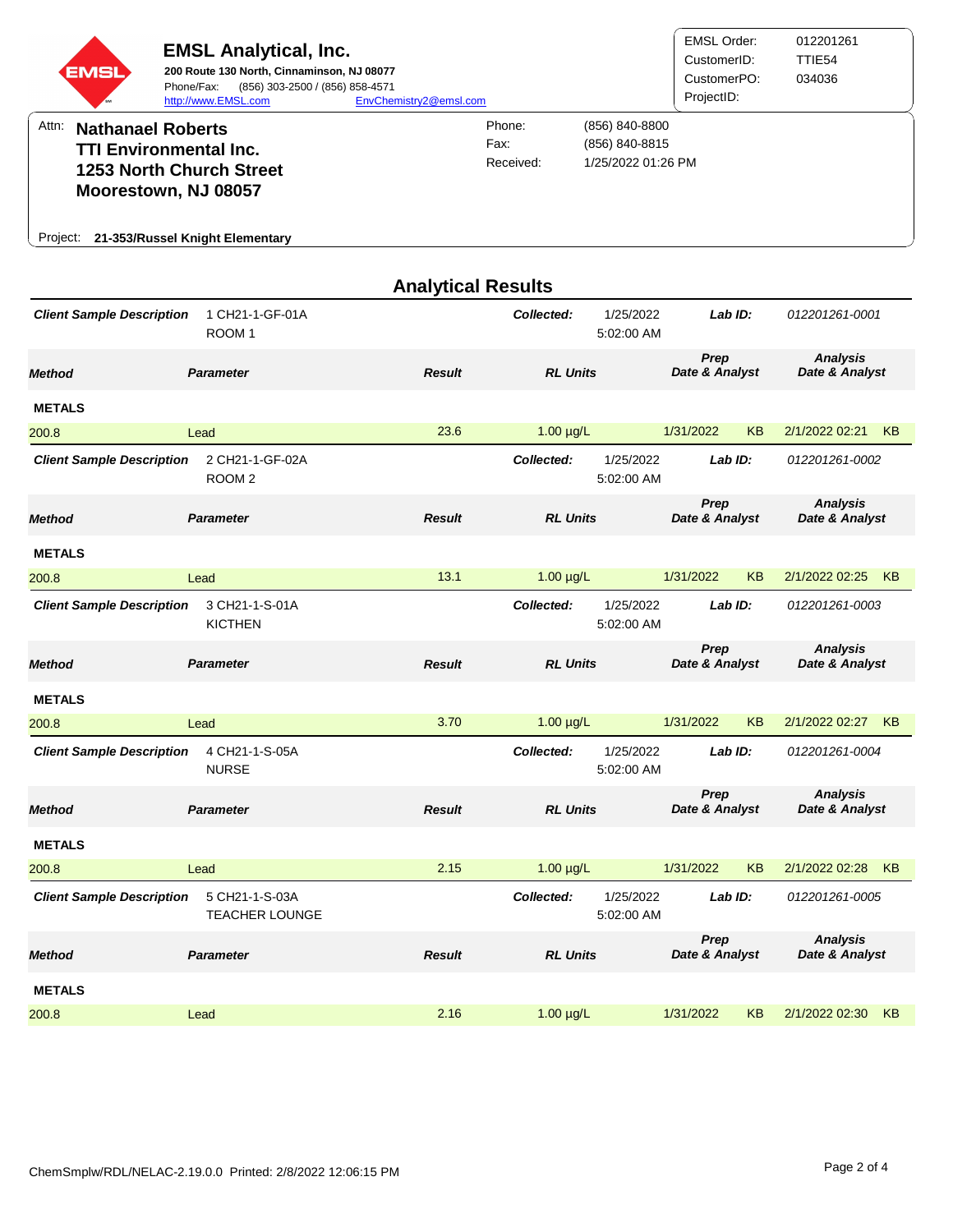| EMSI<br>Attn:<br><b>Nathanael Roberts</b>                                                                                                                                                            | <b>EMSL Analytical, Inc.</b><br>200 Route 130 North, Cinnaminson, NJ 08077<br>(856) 303-2500 / (856) 858-4571<br>Phone/Fax:<br>http://www.EMSL.com | EnvChemistry2@emsl.com    | Phone:                                | (856) 840-8800          | <b>EMSL Order:</b><br>CustomerID:<br>CustomerPO:<br>ProjectID: |           | 012201261<br>TTIE54<br>034036     |                |  |
|------------------------------------------------------------------------------------------------------------------------------------------------------------------------------------------------------|----------------------------------------------------------------------------------------------------------------------------------------------------|---------------------------|---------------------------------------|-------------------------|----------------------------------------------------------------|-----------|-----------------------------------|----------------|--|
| Fax:<br>(856) 840-8815<br><b>TTI Environmental Inc.</b><br>1/25/2022 01:26 PM<br>Received:<br><b>1253 North Church Street</b><br>Moorestown, NJ 08057<br>21-353/Russel Knight Elementary<br>Project: |                                                                                                                                                    |                           |                                       |                         |                                                                |           |                                   |                |  |
|                                                                                                                                                                                                      |                                                                                                                                                    | <b>Analytical Results</b> |                                       |                         |                                                                |           |                                   |                |  |
| <b>Client Sample Description</b>                                                                                                                                                                     | 6 CH21-1-WC-02A<br><b>TEACHER LOUNGE</b>                                                                                                           |                           | 1/25/2022<br>Collected:<br>5:02:00 AM |                         |                                                                | Lab ID:   |                                   | 012201261-0006 |  |
| Method                                                                                                                                                                                               | <b>Parameter</b>                                                                                                                                   | <b>Result</b>             | <b>RL Units</b>                       |                         | Prep<br>Date & Analyst                                         |           | <b>Analysis</b><br>Date & Analyst |                |  |
| <b>METALS</b>                                                                                                                                                                                        |                                                                                                                                                    |                           |                                       |                         |                                                                |           |                                   |                |  |
| 200.8                                                                                                                                                                                                | Lead                                                                                                                                               | <b>ND</b>                 | $1.00 \mu g/L$                        |                         | 1/31/2022                                                      | <b>KB</b> | 2/1/2022 02:31                    | KB             |  |
| <b>Client Sample Description</b>                                                                                                                                                                     | 7 CH21-1-B-06A<br>KINDERGARTEN 1                                                                                                                   |                           | Collected:                            | 1/25/2022<br>5:02:00 AM | Lab ID:                                                        |           | 012201261-0007                    |                |  |
| Method                                                                                                                                                                                               | <b>Parameter</b>                                                                                                                                   | <b>Result</b>             | <b>RL Units</b>                       |                         | Prep<br>Date & Analyst                                         |           | <b>Analysis</b><br>Date & Analyst |                |  |
| <b>METALS</b>                                                                                                                                                                                        |                                                                                                                                                    |                           |                                       |                         |                                                                |           |                                   |                |  |
| 200.8                                                                                                                                                                                                | Lead                                                                                                                                               | 1.97                      | $1.00 \mu g/L$                        |                         | 1/31/2022                                                      | KB        | 2/1/2022 02:33                    | KB             |  |
| <b>Client Sample Description</b>                                                                                                                                                                     | 9 CH21-1-WC-04A<br><b>LOBBY</b>                                                                                                                    |                           | Collected:                            | 1/25/2022<br>5:02:00 AM | Lab ID:                                                        |           | 012201261-0008                    |                |  |
| Method                                                                                                                                                                                               | <b>Parameter</b>                                                                                                                                   | <b>Result</b>             | <b>RL Units</b>                       |                         | Prep<br>Date & Analyst                                         |           | <b>Analysis</b><br>Date & Analyst |                |  |
| <b>METALS</b>                                                                                                                                                                                        |                                                                                                                                                    |                           |                                       |                         |                                                                |           |                                   |                |  |
| 200.8                                                                                                                                                                                                | Lead                                                                                                                                               | <b>ND</b>                 | $1.00 \mu g/L$                        |                         | 1/31/2022                                                      | KB        | 2/1/2022 02:35 KB                 |                |  |
| <b>Client Sample Description</b>                                                                                                                                                                     | 10 CH21-1-WC-08LA<br>HALL NEAR ROOM 32 LEFT                                                                                                        |                           | Collected:                            | 1/25/2022<br>5:02:00 AM | Lab ID:                                                        |           | 012201261-0009                    |                |  |
| <b>Method</b>                                                                                                                                                                                        | <b>Parameter</b>                                                                                                                                   | <b>Result</b>             | <b>RL Units</b>                       |                         | Prep<br>Date & Analyst                                         |           | <b>Analysis</b><br>Date & Analyst |                |  |
| <b>METALS</b>                                                                                                                                                                                        |                                                                                                                                                    |                           |                                       |                         |                                                                |           |                                   |                |  |
| 200.8                                                                                                                                                                                                | Lead                                                                                                                                               | <b>ND</b>                 | $1.00 \mu g/L$                        |                         | 1/31/2022                                                      | <b>KB</b> | 2/1/2022 02:36 KB                 |                |  |
| <b>Client Sample Description</b>                                                                                                                                                                     | 11 CH21-1-WC-08RA<br>HALL NEAR ROOM 32 RIGHT                                                                                                       |                           | Collected:                            | 1/25/2022<br>5:02:00 AM | Lab ID:                                                        |           | 012201261-0010                    |                |  |
| Method                                                                                                                                                                                               | <b>Parameter</b>                                                                                                                                   | <b>Result</b>             | <b>RL Units</b>                       |                         | Prep<br>Date & Analyst                                         |           | <b>Analysis</b><br>Date & Analyst |                |  |
| <b>METALS</b>                                                                                                                                                                                        |                                                                                                                                                    |                           |                                       |                         |                                                                |           |                                   |                |  |
| 200.8                                                                                                                                                                                                | Lead                                                                                                                                               | <b>ND</b>                 | $1.00 \mu g/L$                        |                         | 1/31/2022                                                      | KB        | 2/1/2022 02:44                    | KB             |  |